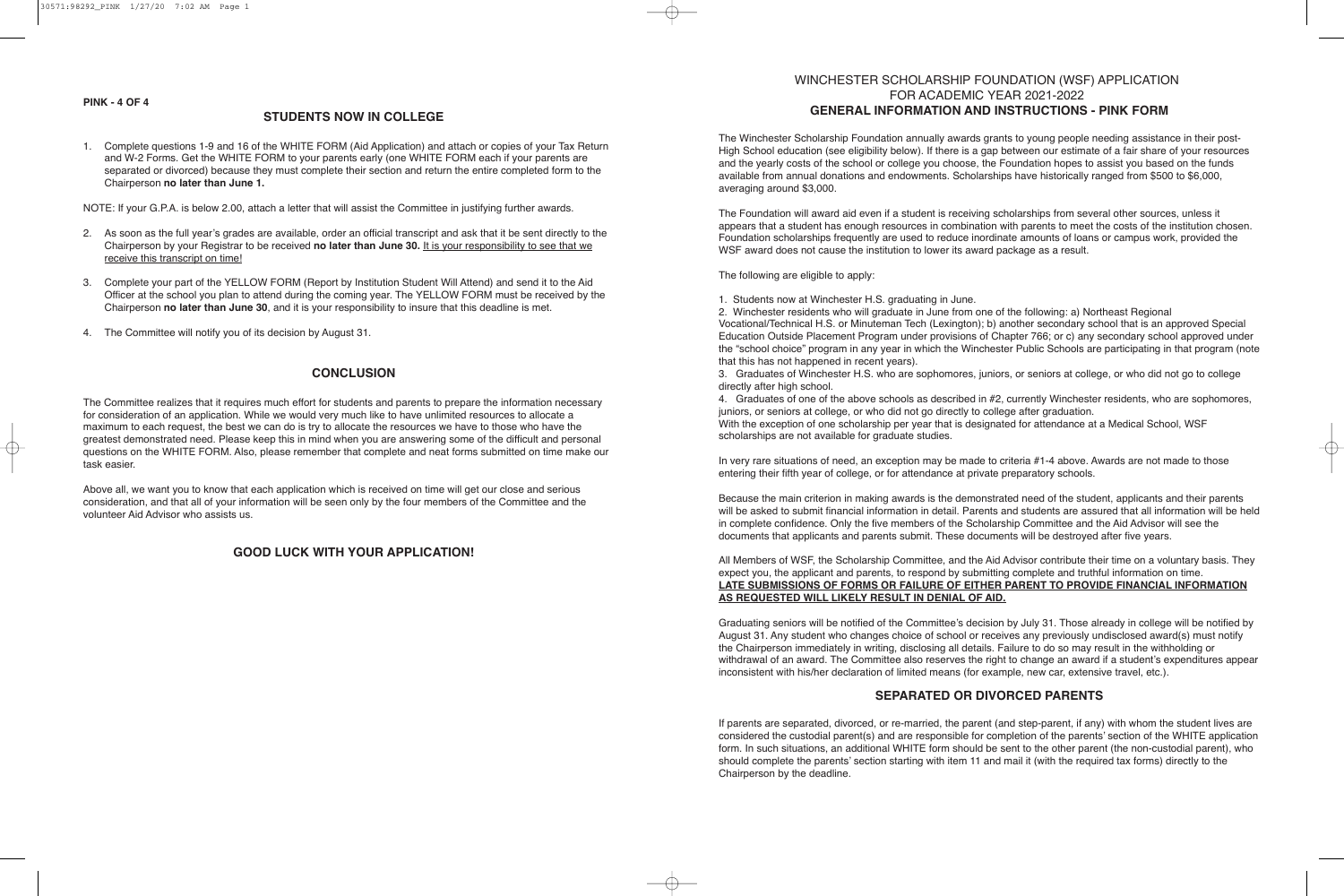## **SUMMARY OF APPLICATION PROCEDURE**

## **THE PROCEDURE FOR APPLYING FOR SCHOLARSHIP AID IS OUTLINED BELOW AND EXPLAINED IN DETAIL ON THE FOLLOWING PAGES:**

| <b>Step</b> | <b>Form</b>        | <b>Description</b>                                                                                                                                                                                       | <b>Deadline</b>                |
|-------------|--------------------|----------------------------------------------------------------------------------------------------------------------------------------------------------------------------------------------------------|--------------------------------|
|             |                    | <b>WHS GRADUATING SENIORS</b>                                                                                                                                                                            |                                |
| Step 1      | <b>WHITE FORM</b>  | Submission of WSF Aid Application with required tax documents                                                                                                                                            | <b>May 15</b>                  |
| Step 2      | <b>YELLOW FORM</b> | Submission of Report by Institution request to your selected school<br>and completion and return of the form by the Financial Aid Office<br>of your selected school direct to the Chairperson of the WSF | Received at<br>WSF -<br>May 31 |
|             |                    |                                                                                                                                                                                                          |                                |
|             |                    | <b>STUDENTS NOW IN COLLEGE</b>                                                                                                                                                                           |                                |
| Step 1      | <b>WHITE FORM</b>  | Same as above                                                                                                                                                                                            | June 15                        |
| Step 2      | <b>YELLOW FORM</b> | Same as above                                                                                                                                                                                            | June 30                        |
| Step 3      | <b>TRANSCRIPT</b>  | Order official transcript as soon as full year's grades are available<br>to be sent <i>direct</i> to the Chairperson of the WSF by your Registrar                                                        | Received at<br>WSF - June 30   |

## **MAILING ADDRESS FOR ALL APPLICATION FORMS**

Stephanie Altavilla Chairperson, Winchester Scholarship Committee 6 Royalston Ave Winchester, MA 01890

*Please send all forms or requests by regular mail only. Please do not send by registered mail, and do not hand deliver*

For questions about the Foundation or the application process, please email wsfoundchair@gmail.com or mail to the above address.

> wsfoundclassof2021@gmail.com wsfoundclassof2022@gmail.com wsfoundclassof2023@gmail.com wsfoundclassof2024@gmail.com

For questions about award payments, please email wsfoundtreasurer@gmail.com

**IMPORTANT:** THE FINANCIAL AID OFFICE AT YOUR CHOSEN SCHOOL MUST HAVE THE YELLOW FORM (WITH SECTION A COMPLETED BY YOU) AS SOON AS POSSIBLE IN ORDER TO RETURN IT IN TIME. **DON'T DELAY!**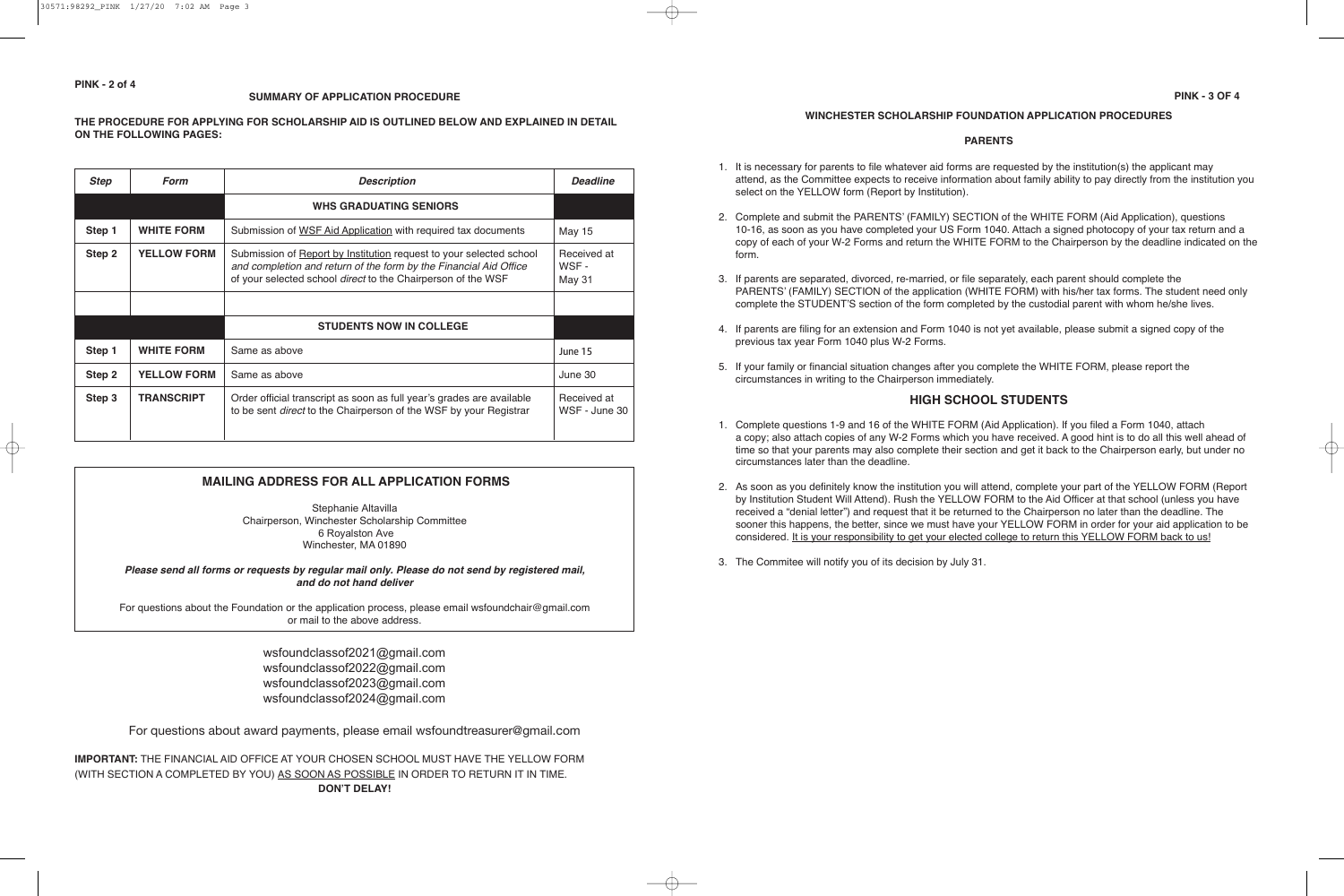## **WINCHESTER SCHOLARSHIP FOUNDATION APPLICATION PROCEDURES**

### **PARENTS**

- 1. It is necessary for parents to file whatever aid forms are requested by the institution(s) the applicant may attend, as the Committee expects to receive information about family ability to pay directly from the institution you select on the YELLOW form (Report by Institution).
- 2. Complete and submit the PARENTS' (FAMILY) SECTION of the WHITE FORM (Aid Application), questions 10-16, as soon as you have completed your US Form 1040. Attach a signed photocopy of your tax return and a copy of each of your W-2 Forms and return the WHITE FORM to the Chairperson by the deadline indicated on the form.
- 3. If parents are separated, divorced, re-married, or file separately, each parent should complete the PARENTS' (FAMILY) SECTION of the application (WHITE FORM) with his/her tax forms. The student need only complete the STUDENT'S section of the form completed by the custodial parent with whom he/she lives.
- 4. If parents are filing for an extension and Form 1040 is not yet available, please submit a signed copy of the previous tax year Form 1040 plus W-2 Forms.
- 5. If your family or financial situation changes after you complete the WHITE FORM, please report the circumstances in writing to the Chairperson immediately.

## **HIGH SCHOOL STUDENTS**

- 1. Complete questions 1-9 and 16 of the WHITE FORM (Aid Application). If you filed a Form 1040, attach a copy; also attach copies of any W-2 Forms which you have received. A good hint is to do all this well ahead of time so that your parents may also complete their section and get it back to the Chairperson early, but under no circumstances later than the deadline.
- 2. As soon as you definitely know the institution you will attend, complete your part of the YELLOW FORM (Report by Institution Student Will Attend). Rush the YELLOW FORM to the Aid Officer at that school (unless you have received a "denial letter") and request that it be returned to the Chairperson no later than the deadline. The sooner this happens, the better, since we must have your YELLOW FORM in order for your aid application to be considered. It is your responsibility to get your elected college to return this YELLOW FORM back to us!
- 3. The Commitee will notify you of its decision by July 31.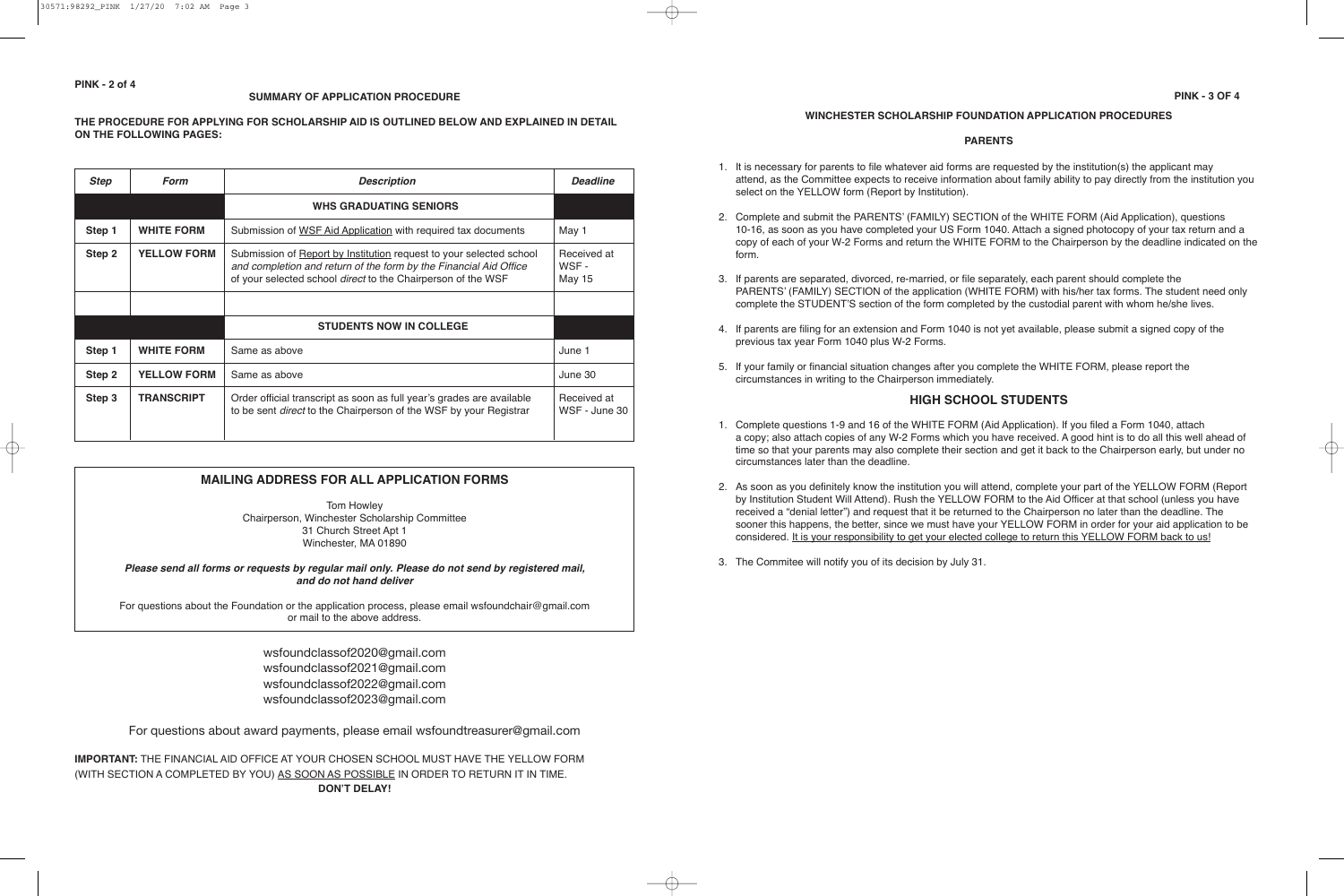### **PINK - 4 OF 4**

## **STUDENTS NOW IN COLLEGE**

1. Complete questions 1-9 and 16 of the WHITE FORM (Aid Application) and attach or copies of your Tax Return and W-2 Forms. Get the WHITE FORM to your parents early (one WHITE FORM each if your parents are separated or divorced) because they must complete their section and return the entire completed form to the Chairperson **no later than June 15.**

NOTE: If your G.P.A. is below 2.00, attach a letter that will assist the Committee in justifying further awards.

- 2. As soon as the full year's grades are available, order an official transcript and ask that it be sent directly to the Chairperson by your Registrar to be received **no later than June 30.** It is your responsibility to see that we receive this transcript on time!
- 3. Complete your part of the YELLOW FORM (Report by Institution Student Will Attend) and send it to the Aid Officer at the school you plan to attend during the coming year. The YELLOW FORM must be received by the Chairperson **no later than June 30**, and it is your responsibility to insure that this deadline is met.
- 4. The Committee will notify you of its decision by August 31.

# **CONCLUSION**

The Committee realizes that it requires much effort for students and parents to prepare the information necessary for consideration of an application. While we would very much like to have unlimited resources to allocate a maximum to each request, the best we can do is try to allocate the resources we have to those who have the greatest demonstrated need. Please keep this in mind when you are answering some of the difficult and personal questions on the WHITE FORM. Also, please remember that complete and neat forms submitted on time make our task easier.

Above all, we want you to know that each application which is received on time will get our close and serious consideration, and that all of your information will be seen only by the four members of the Committee and the volunteer Aid Advisor who assists us.

# **GOOD LUCK WITH YOUR APPLICATION!**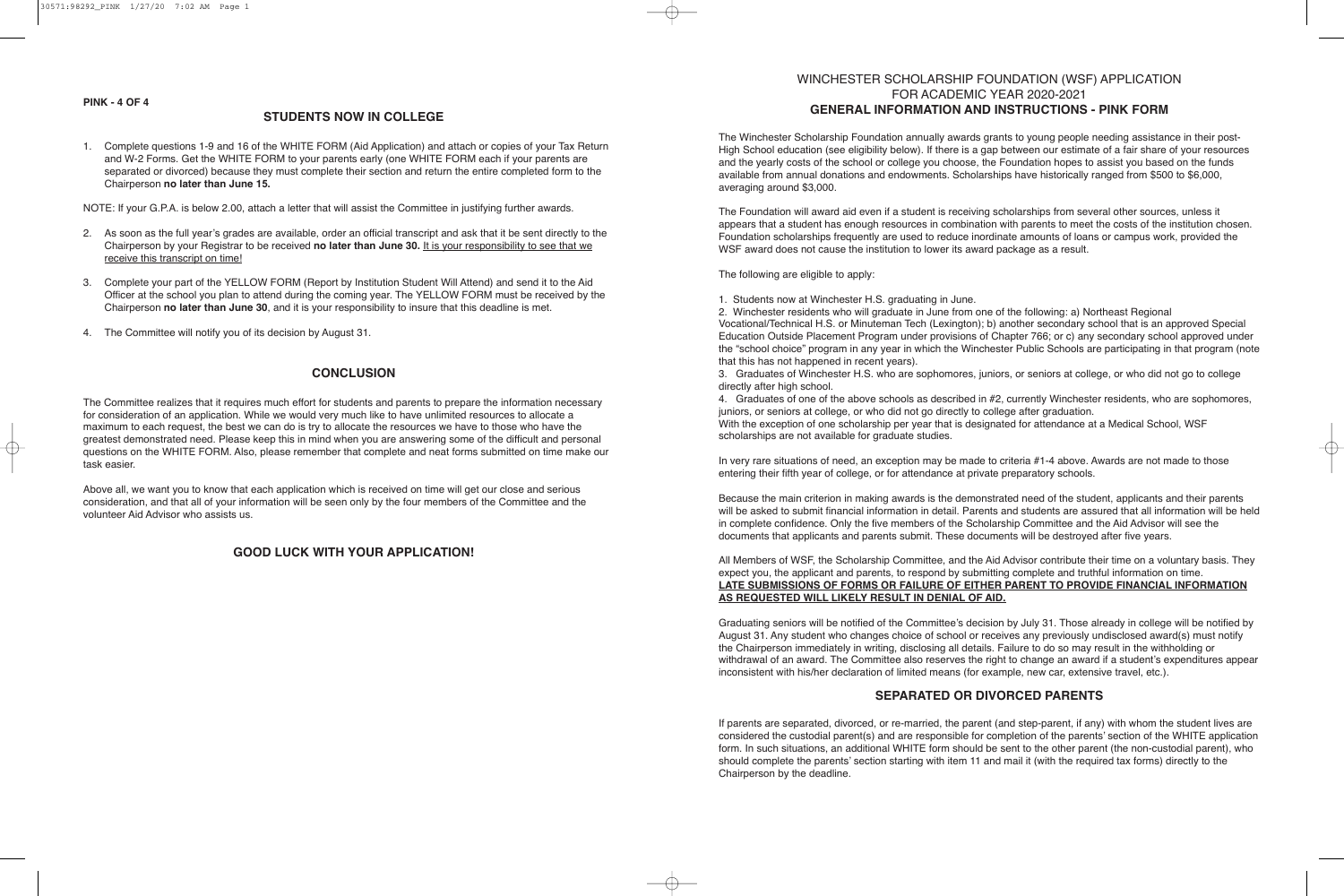## **EXPECTED COLLEGE GRAD YEAR\_\_\_\_\_\_\_\_\_**

WINCHESTER SCHOLARSHIP FOUNDATION (WSF) AID APPLICATION **WHITE FORM**

**RETURN BY: \_\_\_ MAY 15** if you are a GRADUATING H.S. SENIOR **\_\_\_ JUNE 15** if you are now in

College *(Please check which one applies.)*

**Mail completed forms to: Stephanie Altavilla, Chairperson, Winchester Scholarship Committee, 6 Royalston Ave, Winchester, MA 01890** *Please send regular mail only. Do NOT send registered mail. Questions? Please email wsfoundchair@gmail.com*

# **PLEASE PRINT OR TYPE**

# **STUDENT'S SECTION**

|                                                                                               | Are you a U.S. Citizen? Yes - No (circle one). If no, what is your VISA status?                                          |  |  |  |  |
|-----------------------------------------------------------------------------------------------|--------------------------------------------------------------------------------------------------------------------------|--|--|--|--|
| Important: See page 1 of Pink General Information form for eligibility for WSF awards.        |                                                                                                                          |  |  |  |  |
|                                                                                               |                                                                                                                          |  |  |  |  |
|                                                                                               | 3. Name all non-college sources to which you have or will apply for aid (companies, foundations, VA, local awards, etc.; |  |  |  |  |
| omit state and federal grants) and give range of possible awards and expected decision dates: |                                                                                                                          |  |  |  |  |
|                                                                                               | (attach additional pages if needed) (attach additional pages if needed)                                                  |  |  |  |  |
| 4. Please describe (all applicants):                                                          |                                                                                                                          |  |  |  |  |
|                                                                                               |                                                                                                                          |  |  |  |  |
|                                                                                               |                                                                                                                          |  |  |  |  |
|                                                                                               |                                                                                                                          |  |  |  |  |
|                                                                                               | d) Any other information which might be helpful to the Committee, including special problems you face at the moment:     |  |  |  |  |

\_\_\_\_\_\_\_\_\_\_\_\_\_\_\_\_\_\_\_\_\_\_\_\_\_\_\_\_\_\_\_\_\_\_\_\_\_\_\_\_\_\_\_\_\_\_\_\_\_\_\_\_\_\_\_\_\_\_\_\_\_\_\_\_\_\_\_\_\_\_\_\_\_\_\_\_\_\_\_\_\_\_\_\_\_\_\_\_\_\_\_\_\_\_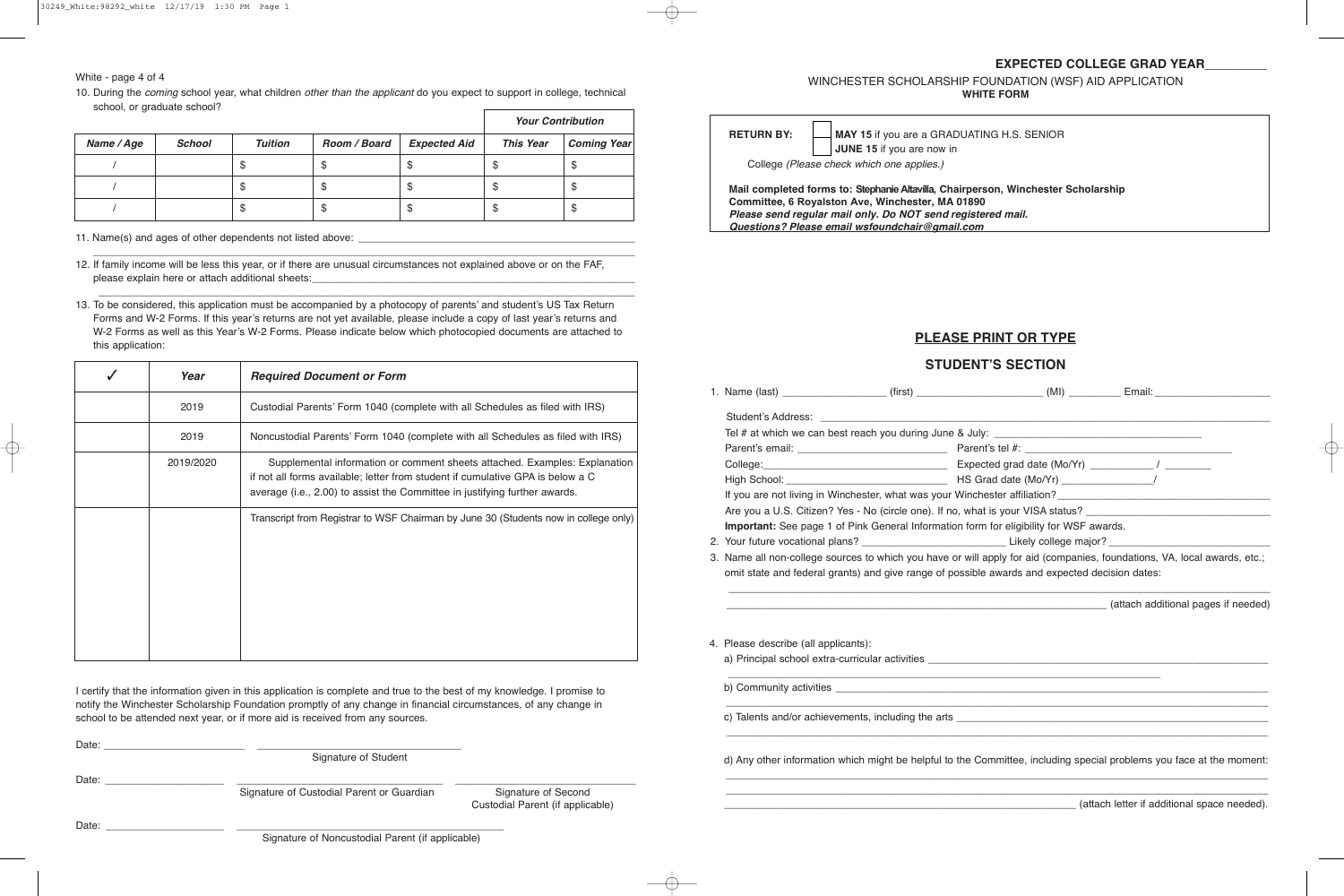# **IF NOW IN COLLEGE**

5. Give this year's courses and grades: Cumulative GPA

| <b>First Sem. Courses</b>  | <b>Grades</b> | <b>Second Sem. Courses</b> | <b>Grades</b> |
|----------------------------|---------------|----------------------------|---------------|
|                            |               |                            |               |
|                            |               |                            |               |
|                            |               |                            |               |
|                            |               |                            |               |
|                            |               |                            |               |
| <b>First Semester GPA:</b> |               | Second Semester GPA:       |               |

#### **Important:**

**(1) You must request an official transcript from your Registrar to be returned directly to the Chairperson of the Winchester Scholarship Committee at the address listed at the top of this form. (2) If your GPA is below 2.00 in any semester or cumulatively, you must attach a letter that will assist the Committee in justifying in any further awards.**

6. If now in college, total amount you will have borrowed in your own name for education by May 2021? \_\_\_\_\_\_\_\_\_\_

What is the total borrowed for you by your family? \_\_\_\_\_\_\_\_\_\_\_\_\_\_\_\_\_\_\_\_\_\_\_\_\_\_\_\_\_\_\_\_\_\_\_\_\_\_\_\_\_\_\_\_\_\_\_\_\_\_\_\_\_\_\_\_

What is the total owed by family for siblings' education? \_\_\_\_\_\_\_\_\_\_\_\_\_\_\_\_\_\_\_\_\_\_\_\_\_\_\_\_\_\_\_\_\_\_\_\_\_\_\_\_\_\_\_\_\_\_\_\_\_\_\_\_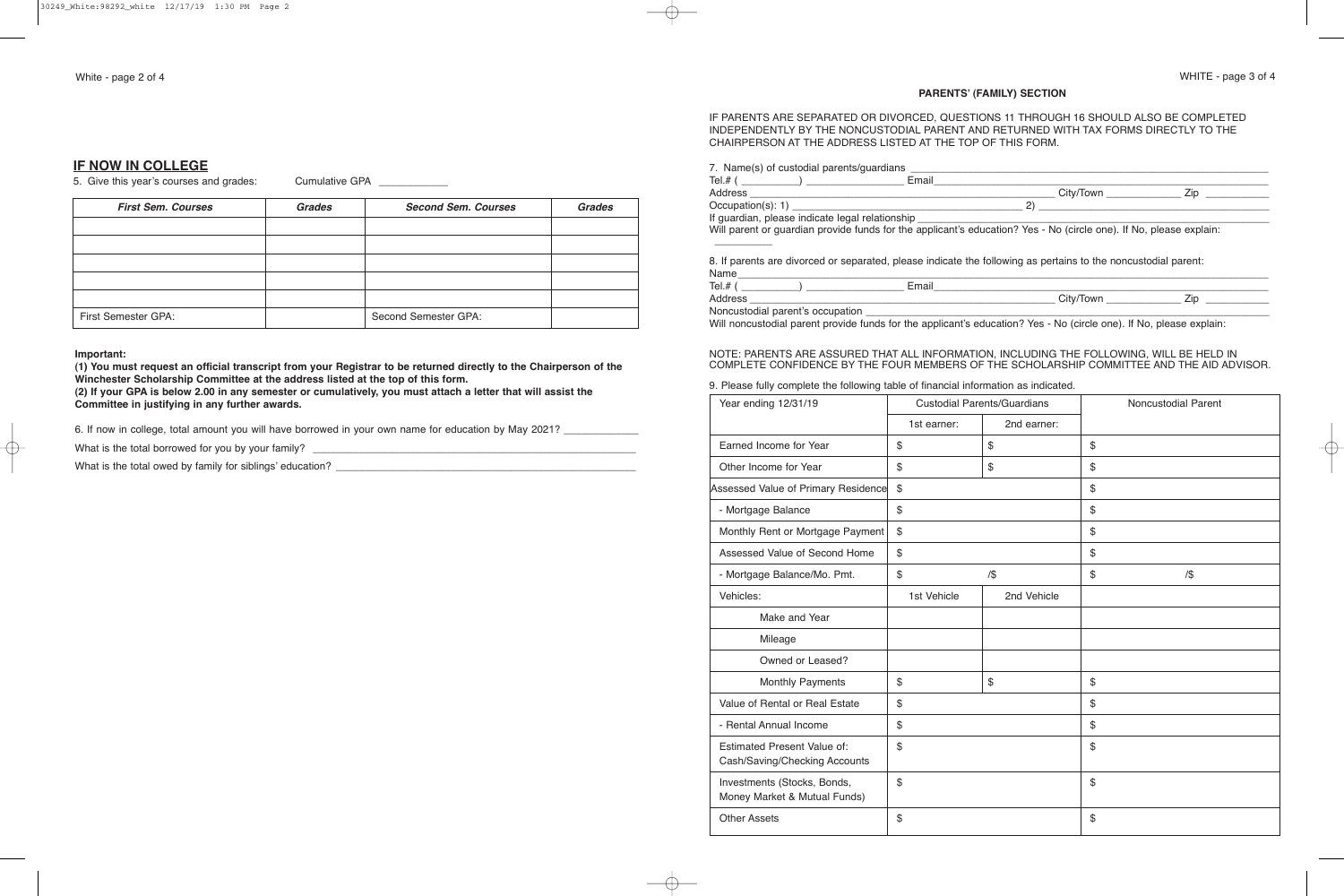## **PARENTS' (FAMILY) SECTION**

## IF PARENTS ARE SEPARATED OR DIVORCED, QUESTIONS 11 THROUGH 16 SHOULD ALSO BE COMPLETED INDEPENDENTLY BY THE NONCUSTODIAL PARENT AND RETURNED WITH TAX FORMS DIRECTLY TO THE CHAIRPERSON AT THE ADDRESS LISTED AT THE TOP OF THIS FORM.

| Will parent or guardian provide funds for the applicant's education? Yes - No (circle one). If No, please explain: |               |
|--------------------------------------------------------------------------------------------------------------------|---------------|
|                                                                                                                    |               |
| 8. If parents are divorced or separated, please indicate the following as pertains to the noncustodial parent:     |               |
| Name                                                                                                               |               |
|                                                                                                                    |               |
|                                                                                                                    | City/Town Zip |
| Noncustodial parent's occupation _____________                                                                     |               |

Will noncustodial parent provide funds for the applicant's education? Yes - No (circle one). If No, please explain:

#### NOTE: PARENTS ARE ASSURED THAT ALL INFORMATION, INCLUDING THE FOLLOWING, WILL BE HELD IN COMPLETE CONFIDENCE BY THE FOUR MEMBERS OF THE SCHOLARSHIP COMMITTEE AND THE AID ADVISOR.

#### 9. Please fully complete the following table of financial information as indicated.

| Year ending 12/31/20                                                | <b>Custodial Parents/Guardians</b> |              | Noncustodial Parent |  |
|---------------------------------------------------------------------|------------------------------------|--------------|---------------------|--|
|                                                                     | 1st earner:                        | 2nd earner:  |                     |  |
| Earned Income for Year                                              | $\$\$                              | \$           | \$                  |  |
| Other Income for Year                                               | \$                                 | $\mathbb{S}$ | \$                  |  |
| Assessed Value of Primary Residence                                 | $\$\$                              |              | \$                  |  |
| - Mortgage Balance                                                  | \$                                 |              | \$                  |  |
| Monthly Rent or Mortgage Payment                                    | $\$\$                              |              | \$                  |  |
| Assessed Value of Second Home                                       | \$                                 |              | \$                  |  |
| - Mortgage Balance/Mo. Pmt.                                         | $\$\$                              | $/$ \$       | \$<br>$/$ \$        |  |
| Vehicles:                                                           | 1st Vehicle                        | 2nd Vehicle  |                     |  |
| Make and Year                                                       |                                    |              |                     |  |
| Mileage                                                             |                                    |              |                     |  |
| Owned or Leased?                                                    |                                    |              |                     |  |
| Monthly Payments                                                    | \$                                 | \$           | \$                  |  |
| Value of Rental or Real Estate                                      | \$                                 |              | \$                  |  |
| - Rental Annual Income                                              | \$                                 |              | \$                  |  |
| <b>Estimated Present Value of:</b><br>Cash/Saving/Checking Accounts | \$                                 |              | \$                  |  |
| Investments (Stocks, Bonds,<br>Money Market & Mutual Funds)         | \$                                 |              | \$                  |  |
| <b>Other Assets</b>                                                 | \$                                 |              | \$                  |  |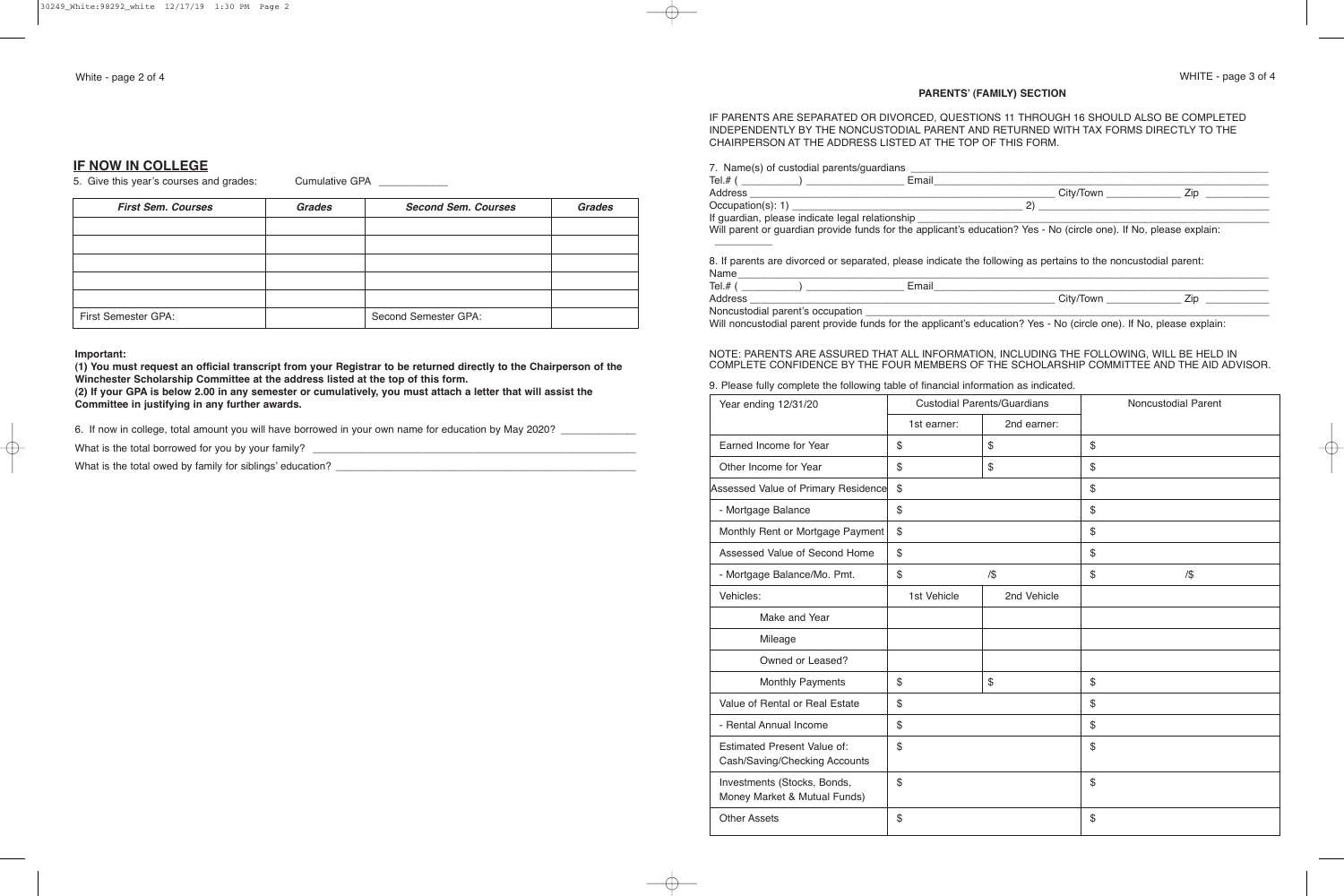White - page 4 of 4

10. During the *coming* school year, what children *other than the applicant* do you expect to support in college, technical school, or graduate school?

|            |               |                | <b>Your Contribution</b> |                     |                  |                    |
|------------|---------------|----------------|--------------------------|---------------------|------------------|--------------------|
| Name / Age | <b>School</b> | <b>Tuition</b> | Room / Board             | <b>Expected Aid</b> | <b>This Year</b> | <b>Coming Year</b> |
|            |               |                |                          | Æ                   |                  | Φ                  |
|            |               | AU.            | จ                        | จ                   | ٦IJ              | จ                  |
|            |               |                | Œ                        | Œ                   |                  | จ                  |

11. Name(s) and ages of other dependents not listed above: \_\_\_\_\_\_\_\_\_\_\_\_\_\_\_\_\_\_\_\_\_\_\_\_\_\_\_\_\_\_\_\_\_\_\_\_\_\_\_\_\_\_\_\_\_\_\_\_

12. If family income will be less this year, or if there are unusual circumstances not explained above or on the FAF, please explain here or attach additional sheets:

\_\_\_\_\_\_\_\_\_\_\_\_\_\_\_\_\_\_\_\_\_\_\_\_\_\_\_\_\_\_\_\_\_\_\_\_\_\_\_\_\_\_\_\_\_\_\_\_\_\_\_\_\_\_\_\_\_\_\_\_\_\_\_\_\_\_\_\_\_\_\_\_\_\_\_\_\_\_\_\_\_\_\_\_\_\_\_\_\_\_\_\_\_\_

 $\overline{\phantom{a}}$  , and the contribution of the contribution of the contribution of the contribution of the contribution of the contribution of the contribution of the contribution of the contribution of the contribution of the 13. To be considered, this application must be accompanied by a photocopy of parents' and student's US Tax Return Forms and W-2 Forms. If this year's returns are not yet available, please include a copy of last year's returns and W-2 Forms as well as this Year's W-2 Forms. Please indicate below which photocopied documents are attached to this application:

| Year                                                                                                                                                                                                                                               | <b>Required Document or Form</b>                                                    |
|----------------------------------------------------------------------------------------------------------------------------------------------------------------------------------------------------------------------------------------------------|-------------------------------------------------------------------------------------|
| 2020                                                                                                                                                                                                                                               | Custodial Parents' Form 1040 (complete with all Schedules as filed with IRS)        |
| 2020                                                                                                                                                                                                                                               | Noncustodial Parents' Form 1040 (complete with all Schedules as filed with IRS)     |
| Supplemental information or comment sheets attached. Examples: Explanation<br>2020<br>if not all forms available; letter from student if cumulative GPA is below a C<br>average (i.e., 2.00) to assist the Committee in justifying further awards. |                                                                                     |
|                                                                                                                                                                                                                                                    | Transcript from Registrar to WSF Chairman by June 30 (Students now in college only) |

I certify that the information given in this application is complete and true to the best of my knowledge. I promise to notify the Winchester Scholarship Foundation promptly of any change in financial circumstances, of any change in school to be attended next year, or if more aid is received from any sources.

| Date: | Signature of Student                                                           |                                                         |
|-------|--------------------------------------------------------------------------------|---------------------------------------------------------|
| Date: | Signature of Custodial Parent or Guardian                                      | Signature of Second<br>Custodial Parent (if applicable) |
| Date: | $\bigcap$ in the set of Memorial dial $\bigcap$ and if $\bigcap$ and indicated |                                                         |

Signature of Noncustodial Parent (if applicable)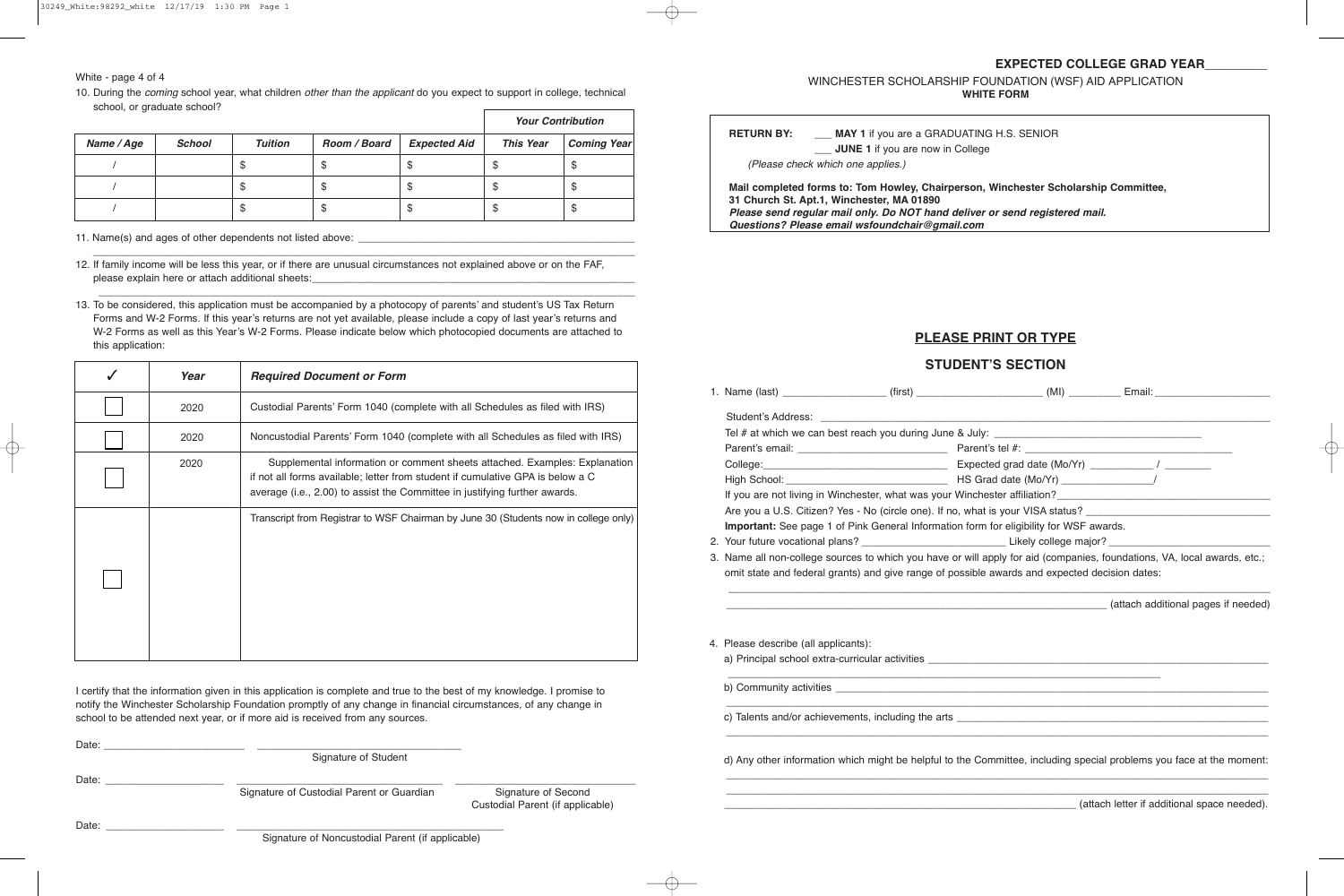## **EXPECTED COLLEGE GRAD YEAR**\_\_\_\_\_\_\_\_\_

## WINCHESTER SCHOLARSHIP FOUNDATION (WSF) REPORT BY INSTITUTION STUDENT WILL ATTEND **YELLOW FORM**

#### **INSTRUCTIONS**

| A. Parent/Student: Please complete section A of the form, below, as soon as possible and give to Aid     |
|----------------------------------------------------------------------------------------------------------|
| Office of the institution you will attend next year. It is your responsibility to follow-up with the Aid |
| Office and make sure the Winchester Scholarship Committee Chairperson has received a completed           |
| form <i>direct</i> from the institution prior to the deadline.                                           |

| B. Aid Officer: Please complete section B (on the reverse side of form) and return to Chairperson of the |
|----------------------------------------------------------------------------------------------------------|
| Winchester Scholarship Committee prior to the deadline so that this student may be considered for a      |
| WSF Scholarship award. Time is of the essence. WSF grants are based on need and reasonable self-         |
| help, and range from \$500 to \$6,000 with an average award around \$3,000. If a grant is made, this     |
| student will bring a confirming notice to the Aid Office to obtain payment directly from WSF.            |

Return completed Form as soon as institution's aid decision is made to: Stephanie Altavilla, Chairperson, Winchester Scholarship Committee, 6 Royalston Ave, Winchester, MA 01890 **by regular mail only**.

**DEADLINE FOR SUBMITTING THIS FORM**: Winchester H.S. Seniors: **May 31**; Returning College Students: **June 30.** Incomplete or late YELLOW FORM may result in denial of WSF grant. Please contact the Chairperson ASAP by email at wsfoundchair@gmail.com if there are unusual circumstances causing deadline to be missed.

*Additional Request*: The Foundation asks that if a change is required in the institutional award as a result of a WSF grant, that loan/work be reduced first. **Any amount of WSF scholarship that would cause a reduction of gift aid already granted is to be returned to the Foundation.**

# **SECTION A -- PARENT/STUDENT IMPORTANT:** Applicable Deadline (Circle One): **May 1 June 1** PRINT Student Name (Last) \_\_\_\_\_\_\_\_\_\_\_\_\_\_\_\_\_\_\_\_\_\_\_\_\_\_\_\_\_\_\_\_\_\_\_\_ (First) \_\_\_\_\_\_\_\_\_\_\_\_\_\_\_\_\_\_\_ (MI) \_\_\_\_\_\_\_\_ Social Security # xxxx - xx - \_\_\_\_\_ Home Address \_\_\_\_\_\_\_\_\_\_\_\_\_\_\_\_\_\_\_\_\_\_\_\_\_\_\_\_\_\_\_

Date: \_\_\_\_\_\_\_\_\_\_\_\_\_\_\_\_\_\_\_\_\_\_\_\_\_\_\_\_\_\_\_ City/Town \_\_\_\_\_\_\_\_\_\_\_\_\_\_\_\_\_\_\_\_\_\_\_\_\_\_\_\_\_\_\_ MA Zip \_\_\_\_\_\_\_\_\_\_\_\_\_\_\_

Student plans to live (Circle One): On Campus -- Near School Housing -- Commute from Parent's Home

Names and amounts of NON-INSTITUTIONAL scholarships already awarded to you:

| <b>Type of Award</b> | <b>Amount of Award</b> |
|----------------------|------------------------|
|                      |                        |
|                      |                        |
|                      |                        |
|                      |                        |
|                      |                        |

| We give permission for the Financial Aid Office at                                                           | (institution's name) |
|--------------------------------------------------------------------------------------------------------------|----------------------|
| to release the family and financial information requested in Section B (on reverse side of this form) by the |                      |
| Winchester Scholarship Foundation (WSF) for the purpose of considering our request for financial aid.        |                      |

Student Signature: \_\_\_\_\_\_\_\_\_\_\_\_\_\_\_\_\_\_\_\_\_\_\_\_\_\_\_\_\_\_ Parent/Legal Guardian Signature:\_\_\_\_\_\_\_\_\_\_\_\_\_\_\_\_\_\_\_\_\_\_\_\_